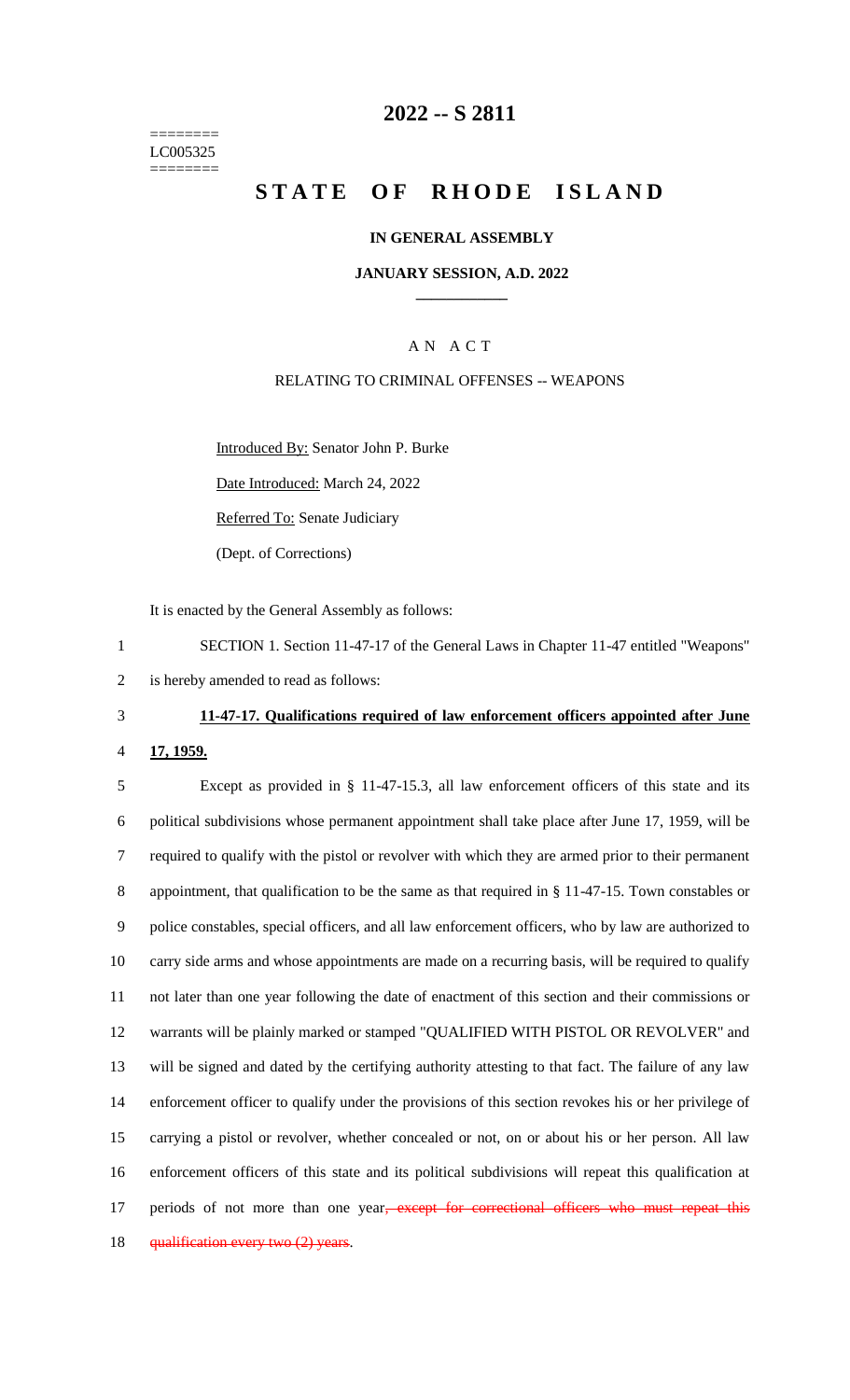1 SECTION 2. This act shall take effect upon passage.